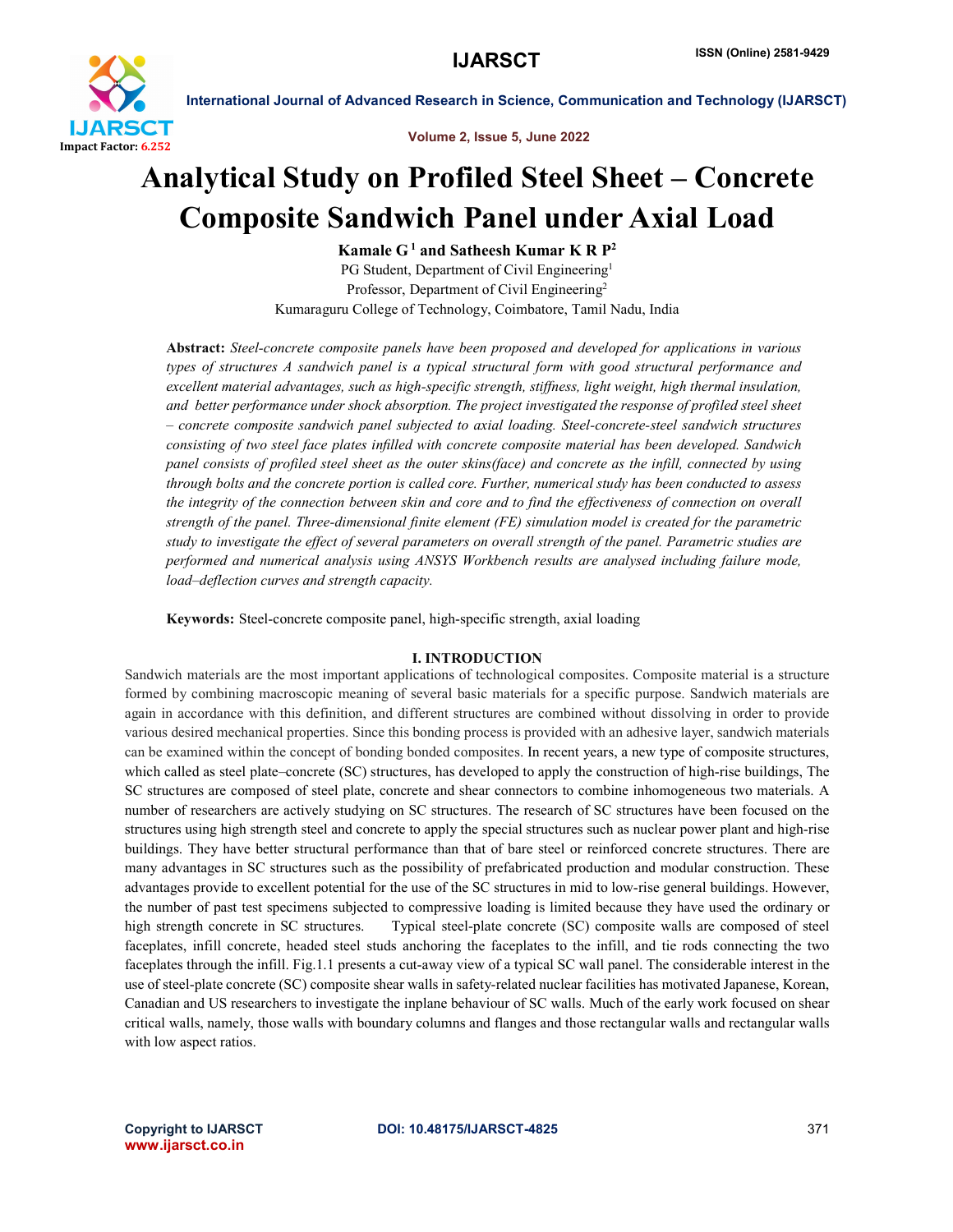

#### Volume 2, Issue 5, June 2022



Fig.1. Profiled Steel Sheet – Concrete Composite Sandwich Panel

The double skin composite system exhibits many structural and economic advantages against the conventional double layer reinforced concrete structures. By filling the concrete, the structure provides high structural performance in terms of resistance, ductility and stiffness. The smooth exterior steel surfaces of structure can be easily inspected and protected so that the structure can maintain the required level of structural integrity throughout its service life. At construction stage, the steel plates form a permanent concrete formwork to eliminate temporary formwork, thereby saving time and costs. Pre-fabrication of large panels in the factory and rapid installation on-site translate into further time and cost savings. Using double skin composite system filled with lightweight material, the seismic action may be reduced and the installation, transportation efficiency may be improved due to the weight reduction and high strength-to-weight ratio. Lightweight and high strength material is more tam attractive to by engineers to serve for the building constructions.

#### II. DESIGN METHODOLOGY

The length width and thickness of the composite sandwich panel is 300mm x 300mm x 10mm. Finite element simulation of sandwich panels were performed using ansys. The core cell were modelled using an isotropic elastic-perfectly plastic material model available in ansys with following material parameters: Young's modulus=8.5E+07 Pa ,Poisson's ratio=0.3,Bulk modulus=7.0833E+07 Pa ,Shear modulus=3.2692E+07 Pa . The elastic behaviour of the foamed concrete core was modelled using uniaxial compression elastic modulus and yield stress from Table 3,  $v=0.1$  and density of 1000 kg/m3. The Unidirectional Epoxy Infusion Resin Carbon fiber fabric were modeled as a Orthotropic elastic material with the following parameters: Young's modulus in X direction=1.15E+13 Pa , Young's modulus in Y,Z direction=6.43E+09 Pa, Poisson's ratio in XY, YZ, XZ=0.3 , Shear modulus XY=6E+09 Pa, Shear modulus YZ=6E+09 Pa, Shear modulus XZ=6E+09 Pa.

III. ANALYTICAL MODEL



3.1. Mesh Model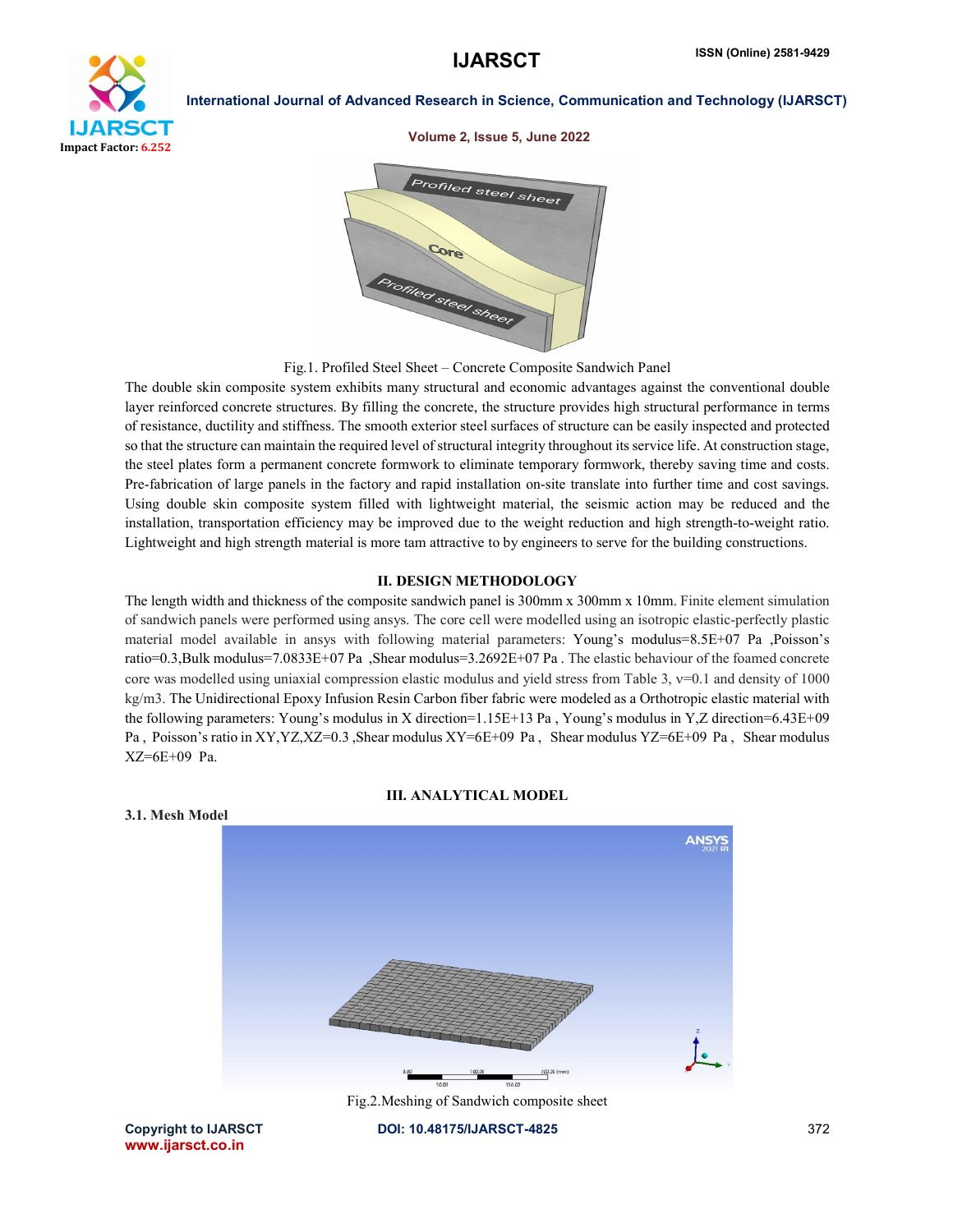# **IJARSCT** Impact Factor: 6.252

Volume 2, Issue 5, June 2022

International Journal of Advanced Research in Science, Communication and Technology (IJARSCT)





### Fig. 3 Fibre direction

## IV. RESULTS

#### 4.1. Directional Deformation

As a result of analysis, the directional deformation of the composite sandwich panel is determined in Fig.4



Fig.4.Directional deformation of the composite sandwich panel

#### 4.2. Failure Post Process

As a result of the analysis, failure post process is determined in fig.5 as per the failure criteria considered.



Fig .5. Failure post process

www.ijarsct.co.in

Copyright to IJARSCT **DOI: 10.48175/IJARSCT-4825** 373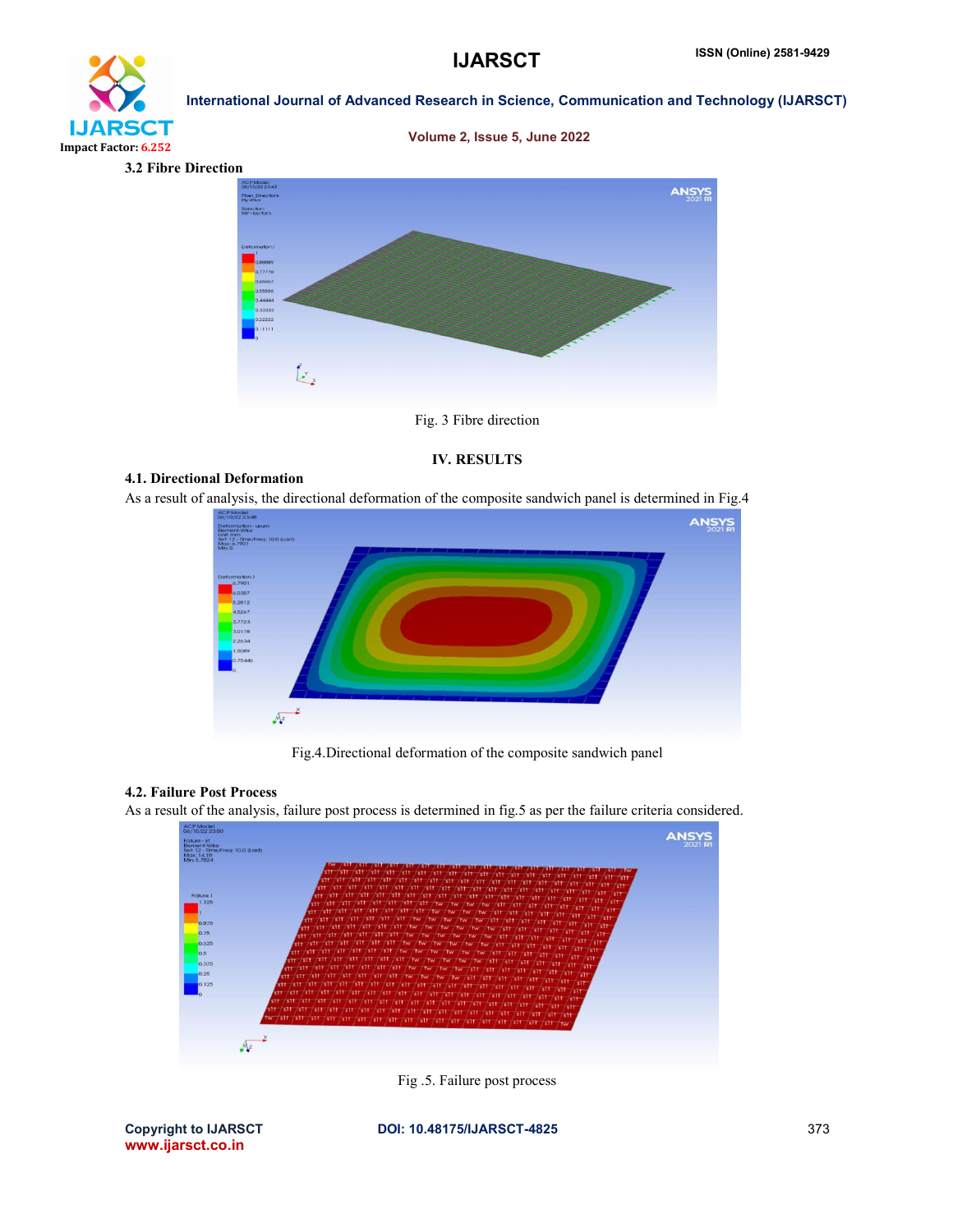

#### Volume 2, Issue 5, June 2022

#### 4.3 Maximum Principal Stress

As a result of analysis, the maximum principal stress is determined in Fig.7



Fig. 7. Maximum principal stress

## 4.4 Maximum Principal Strain

As a result of analysis, the maximum principal strain is determined in Fig.8



Fig. 8 Maximum principal strain

## 4.5 Load-Deflection Curve

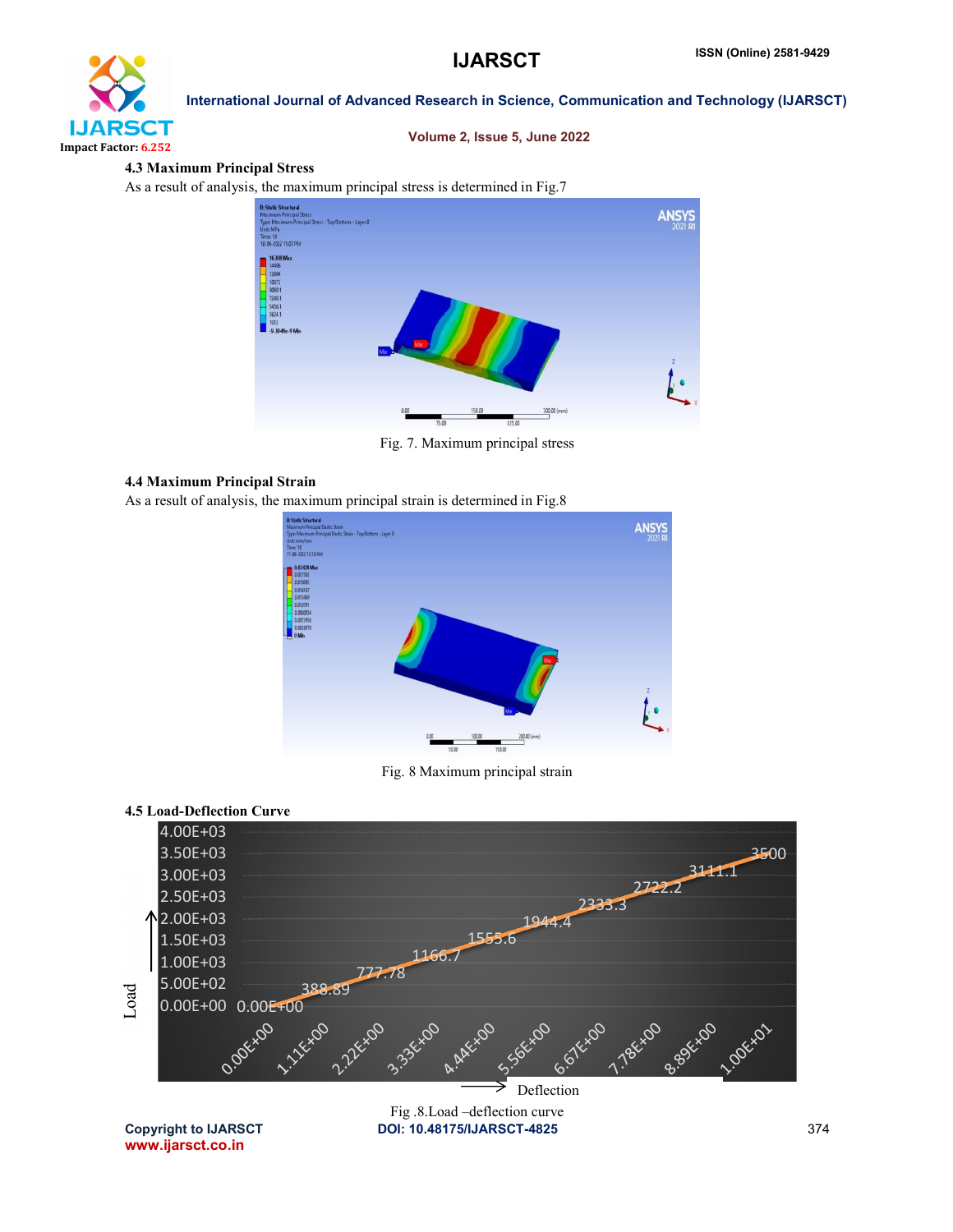





Fig .9.Stress-Strain curve

#### V. CONCLUSION

Following conclusions can be drawn from ANSYS analysis results discussed above.For concentrated load at center generates about double max equivalent stress as compared to distributed load. For concentrated load at center generates about double total deformation as compared to distributed load. Max deflection always occurs at center on plate which is in agreement with standard strength of material result. For panel having concentrated load at center max stress always generated at the location of application of load i.e. on the center of plate.

The strategy for modelling impact behaviour of composite sandwich panel , with their complex modes of damage, presented here has been shown to work very well. The analyses have shown that sandwich panel is a good absorber of impact energy. The sandwich panel has been shown to absorb energy by a combination of core crush under the impact and through-thickness shear yielding.

#### **REFERENCES**

- [1]. E.A. Flores-Johnson (2015),"Structural behaviour of composite sandwich panels with plain and fibrere in forced foamed concrete cores and corrugated steel faces ".
- [2]. Zhenyu Huag J.Y.RichardLiew(2016), "Structural behaviour of steel–concrete–steel sandwich composite wall subjected to compression and end moment"
- [3]. Jing-Shen Zhu, Yan-Lin Guo, Meng-Zheng Wang,Xiao Yang, Bo-LiZhu(2019),"Strength design of concreteinfilled double steel corrugated-plate walls under uniform compressions".
- [4]. B. Uy et. al. (2000),"Strength of Concrete Filled Steel Box Columns Incorporating Local Buckling".
- [5]. Byong-Jeong Choi, Cheol-Kyu Kang,Ho-YoungPark(2000),"Strength and behavior of steel plate–concrete wall structures using ordinary and eco-oriented cement concrete under axial compression"
- [6]. Khandaker M.A et. al.(2016),"Finite element modeling of impact shear resistance of double skin composite wall".
- [7]. Yue Yang et.al(2016),"Buckling behavior of double-skin composite walls: An experimental and modeling study".
- [8]. R.Divahar et.al(2014),"Analytical modeling of rectangular SC wall panels".
- [9]. Navid Fathi (2017),"Study of an axial loaded sandwich panel ".

www.ijarsct.co.in